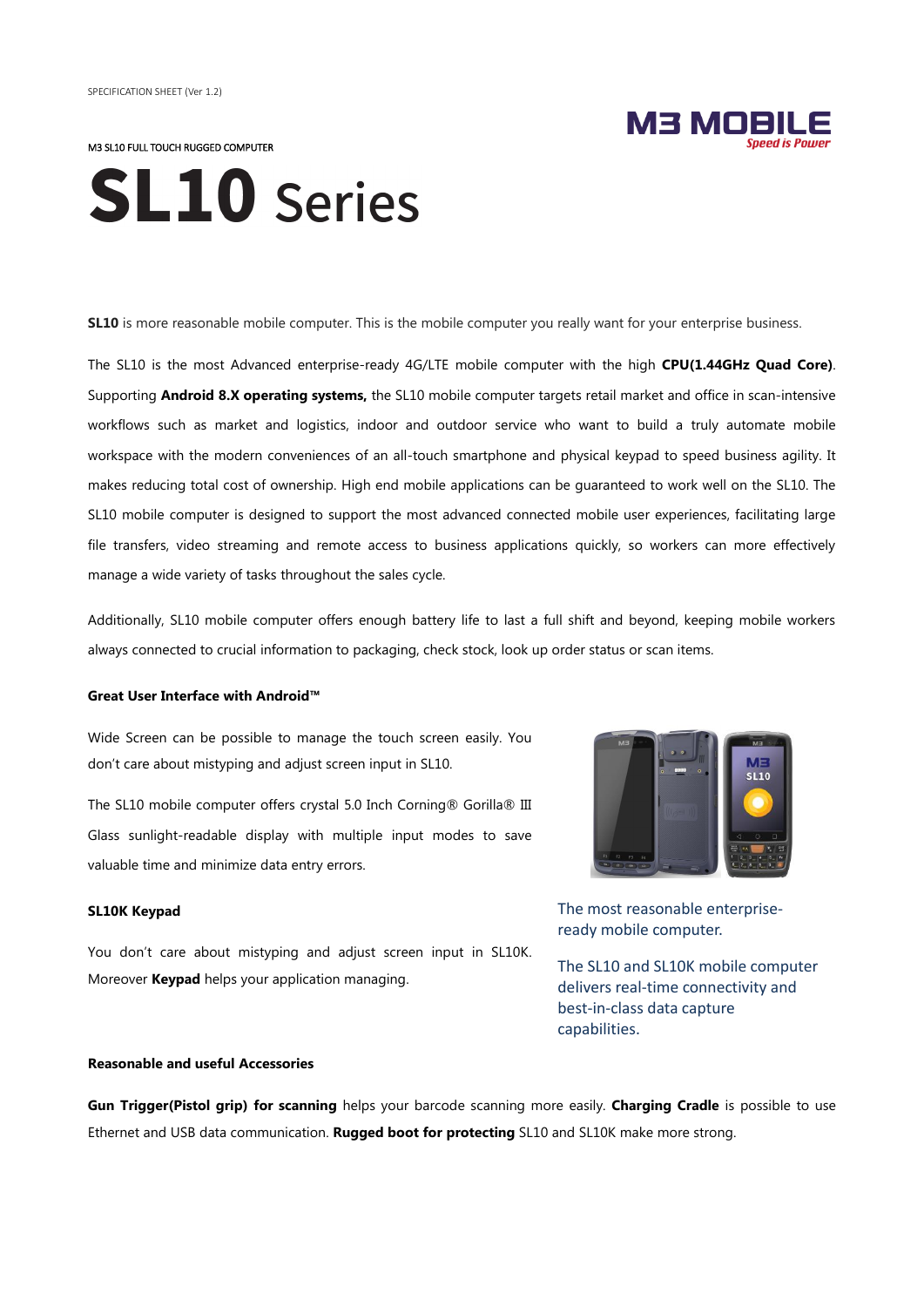#### M3 SL10 FULL TOUCH RUGGED COMPUTER

### M3 MOBILE

### **SL10**

| Processor: 1.44 GHz Quad core                                           |                                |                      | CPU         |                                                                          | 1.44 GHz Quade-core processor                                                                 |
|-------------------------------------------------------------------------|--------------------------------|----------------------|-------------|--------------------------------------------------------------------------|-----------------------------------------------------------------------------------------------|
|                                                                         |                                | Performance          | <b>OS</b>   |                                                                          | Android 8.X                                                                                   |
| <b>Operating System: Android 8.X</b>                                    |                                |                      | <b>RAM</b>  |                                                                          | 2G                                                                                            |
|                                                                         |                                |                      | <b>ROM</b>  |                                                                          | 16G                                                                                           |
| Memory: 2GB RAM, 16GB Flash<br>Up to 128GB of extended Micro SD slot    |                                |                      | <b>WWAN</b> | DATA<br>Frequency                                                        | CMCC 5M:<br>LTE 1/2/3/4/7/17/20/38/39/40/41<br>WCDMA 1/2/5/8<br>TD-SCDMA 34/39<br>GSM 2/3/5/8 |
| Display: 5.0 inch in HD                                                 |                                |                      | <b>WLAN</b> |                                                                          | IEEE 802.11 a/b/g/n                                                                           |
|                                                                         |                                |                      | Scanner     | 1D/2D                                                                    | 1D laser, 2D Imager (SE4710)                                                                  |
|                                                                         |                                |                      | Camera      | Pixels                                                                   | 8 M(Rear)                                                                                     |
| Battery: 4,000mA<br>SL10 can do standby + 200 hours without recharging. |                                |                      |             | Flash                                                                    | LED Flash                                                                                     |
|                                                                         |                                |                      | GPS         |                                                                          | U-blox NEO-7, support: GLONAS                                                                 |
| <b>Camera:</b> 8.0-megapixel rear camera with autofocus,                |                                | Option               | Bluetooth   |                                                                          | Bluetooth Class   4.1 LE                                                                      |
|                                                                         |                                |                      |             | Frequency                                                                | NFC(13.56MHz)                                                                                 |
| <b>Protecting boot for SL10</b>                                         |                                | <b>RFID</b>          | Type        | Peer-to-peer, card reader, card<br>emulation<br>ISO 14443 A/B, ISO 15693 |                                                                                               |
|                                                                         |                                | Display              | Size        | 5.0" HD                                                                  |                                                                                               |
|                                                                         |                                | Touch Panel          |             | Capacitive touch                                                         |                                                                                               |
|                                                                         |                                | Keypad               |             | 4 physical key + 2 side scan + volume                                    |                                                                                               |
|                                                                         |                                | Battery              | Standard    | Li-ion 3.6V 4,000mA                                                      |                                                                                               |
|                                                                         |                                | Interface            | <b>USB</b>  | Micro USB                                                                |                                                                                               |
|                                                                         |                                | <b>Extended Slot</b> |             | Micro SD(up to 128GB)<br>(SDXC/SDHC/SDIO)                                |                                                                                               |
|                                                                         |                                | SIM/SAM              |             | 1 SIM                                                                    |                                                                                               |
|                                                                         |                                | User<br>Environment  |             | Operating                                                                | -10℃ to 50℃                                                                                   |
|                                                                         |                                |                      | Temperature | Storage                                                                  | -30℃ to 70℃                                                                                   |
|                                                                         |                                |                      | Humidity    |                                                                          | 0% to 95% non-condensing                                                                      |
|                                                                         |                                |                      | Drop        |                                                                          | 1.2M                                                                                          |
|                                                                         |                                |                      | Sealing     |                                                                          | <b>IP65</b>                                                                                   |
| <b>Charging Cradle</b>                                                  | <b>Gun handle(Pistol grip)</b> | Physical             | Dimension   |                                                                          | 155.8 X 72 X 25mm                                                                             |
|                                                                         |                                |                      | Weight      |                                                                          | 260g                                                                                          |
|                                                                         |                                |                      |             |                                                                          |                                                                                               |





\* Bluetooth connecting type

for more information [www.m3mobile.net](http://www.m3mobile.net/) [/ www.m3mobile.co.kr](http://www.m3mobile.co.kr/)

Mail [: sales@m3mobile.co.kr](mailto:sales@m3mobile.co.kr) , sales\_eu@m3mobile.co.kr